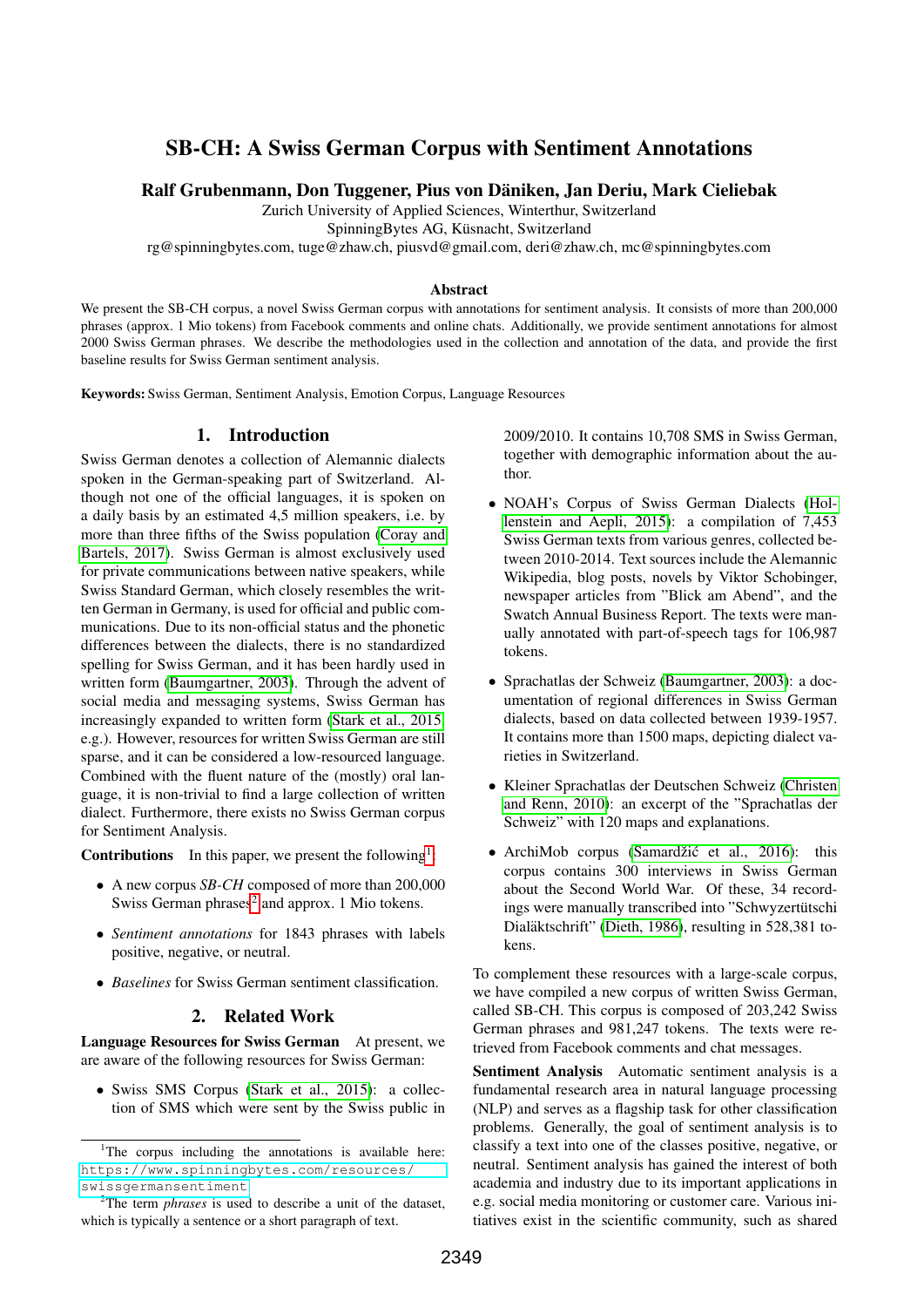tasks at SemEval [\(Nakov et al., 2013\)](#page-4-6) or TREC [\(Ounis et](#page-4-7) [al., 2008\)](#page-4-7). At present, most solutions for sentiment analysis incorporate supervised machine learning algorithms such as Support Vector Machines [\(Jaggi et al., 2014\)](#page-4-8) or Convolutional Neural Networks [\(Deriu et al., 2016\)](#page-4-9). In order to develop these systems, manually annotated training data is required. Various sentiment corpora exist for e.g. English [\(Nakov et al., 2013\)](#page-4-6), German [\(Cieliebak et](#page-4-10) [al., 2017\)](#page-4-10), French [\(Bosco et al., 2016\)](#page-3-1), or Italian [\(Barbieri](#page-3-2) [et al., 2016\)](#page-3-2). However, we are not aware of any sentiment corpora for Swiss German. For this reason, we enriched the SB-CH corpus with sentiment annotations for 1843 distinct phrases. In this paper, we describe the annotation process and measure the agreement among annotators along with key metrics of the corpus. Furthermore, we present results of baseline sentiment classifiers trained on our dataset. To the best of our knowledge, SB-CH is the largest collection of Swiss German documents at present, and the first one that contains sentiment annotations.

## 3. SB-CH Corpus Overview

The corpus consists of two parts: the full corpus of collected Swiss German texts and the subsection containing the phrases annotated with sentiment. This section details the properties of the full corpus, whereas the next section focuses on the annotated phrases.

#### 3.1. Sources

To compile the corpus, we crawled two messaging platforms.

Facebook page "Schwiizerdütsch" The Facebook page "Schwiizerdütsch" (Swiss German)<sup>[3](#page-1-0)</sup> posts about current events, news, and tradition in Switzerland. The page was crawled for comments on posts, most of which are written in Swiss German by native speakers. The comments were extracted using the official Facebook API, and no private posts or profiles were included. The comments were stored without user information and sanitized of user mentions. In total, 70,904 comments were crawled covering a time period from 2010 to 2017.

Chatmania The online chat platform "Chatmania"[4](#page-1-1) was crawled for chat messages in public chatrooms. Since the platform is based on the Internet Relay Chat (IRC) protocol, messages could be obtained by simply joining the IRC channels and logging all messages. The messages were then filtered from the logs and cleaned of usernames and other possibly identifying information.

#### 3.2. Corpus Statistics

SB-CH contains 203,242 Swiss German phrases with 981,247 tokens. Figure [1](#page-1-2) shows the distribution of phrase lengths over the entire corpus, and Table [1](#page-1-3) provides statistical data per source type.

The average phrase length in SB-CH is 28.6 characters, which is a lot shorter compared to other Swiss German corpora (e.g. 88.6 for NOAH corpus and 117.5 for Swiss SMS



<span id="page-1-2"></span>Figure 1: Histogram of phrase lengths in SB-CH by number of characters

Corpus). This is probably due to the fact that SB-CH is built from social media posts and from turns in online chats, which can be quite short.

| Source                                    | Phrases | <b>Tokens</b> | Characters per |  |  |  |
|-------------------------------------------|---------|---------------|----------------|--|--|--|
|                                           |         |               | Phrase         |  |  |  |
| Facebook                                  | 87,892  | 424,185       | 31.8           |  |  |  |
| Chatmania                                 | 115,350 | 557,062       | 28.1           |  |  |  |
| <b>Total</b>                              | 203,242 | 981,247       |                |  |  |  |
| Corpora included for sentiment annotation |         |               |                |  |  |  |
| NOAH corpus                               | 7,453   | 106,987       | 88.6           |  |  |  |
| <b>Swiss</b><br><b>SMS</b>                | 10,708  | 217,940       | 117.5          |  |  |  |

<span id="page-1-3"></span>Table 1: Corpus composition

# 4. Sentiment Annotation

In this section, we focus on the ongoing sentiment annotation of SB-CH. We describe the annotation scheme, the annotation guidelines, the annotation process, and provide statistics of the resulting annotations.

#### 4.1. Sources

Corpus

Two existing corpora were included alongside our newly created corpus SB-CH to get a more varied pool of phrases for annotation with sentiment polarity. These corpora are the NOAH Corpus [\(Hollenstein and Aepli, 2015\)](#page-4-2) and the Swiss SMS Corpus [\(Stark et al., 2015\)](#page-4-1). Random samples were then drawn from the pool and presented to annotators.

#### 4.2. Annotation Scheme

The corpus sampled for sentiment annotation mainly consists of social media messages (chats, micro-blogging posts, SMS) and is thus similar to the corpus used in the SemEval tasks on sentiment detection [\(Nakov et al., 2013\)](#page-4-6)

<span id="page-1-0"></span><sup>3</sup>[https://www.facebook.com/](https://www.facebook.com/Schwiizerduetsch/)

[Schwiizerduetsch/](https://www.facebook.com/Schwiizerduetsch/)

<span id="page-1-1"></span><sup>4</sup><http://www.chatmania.ch/>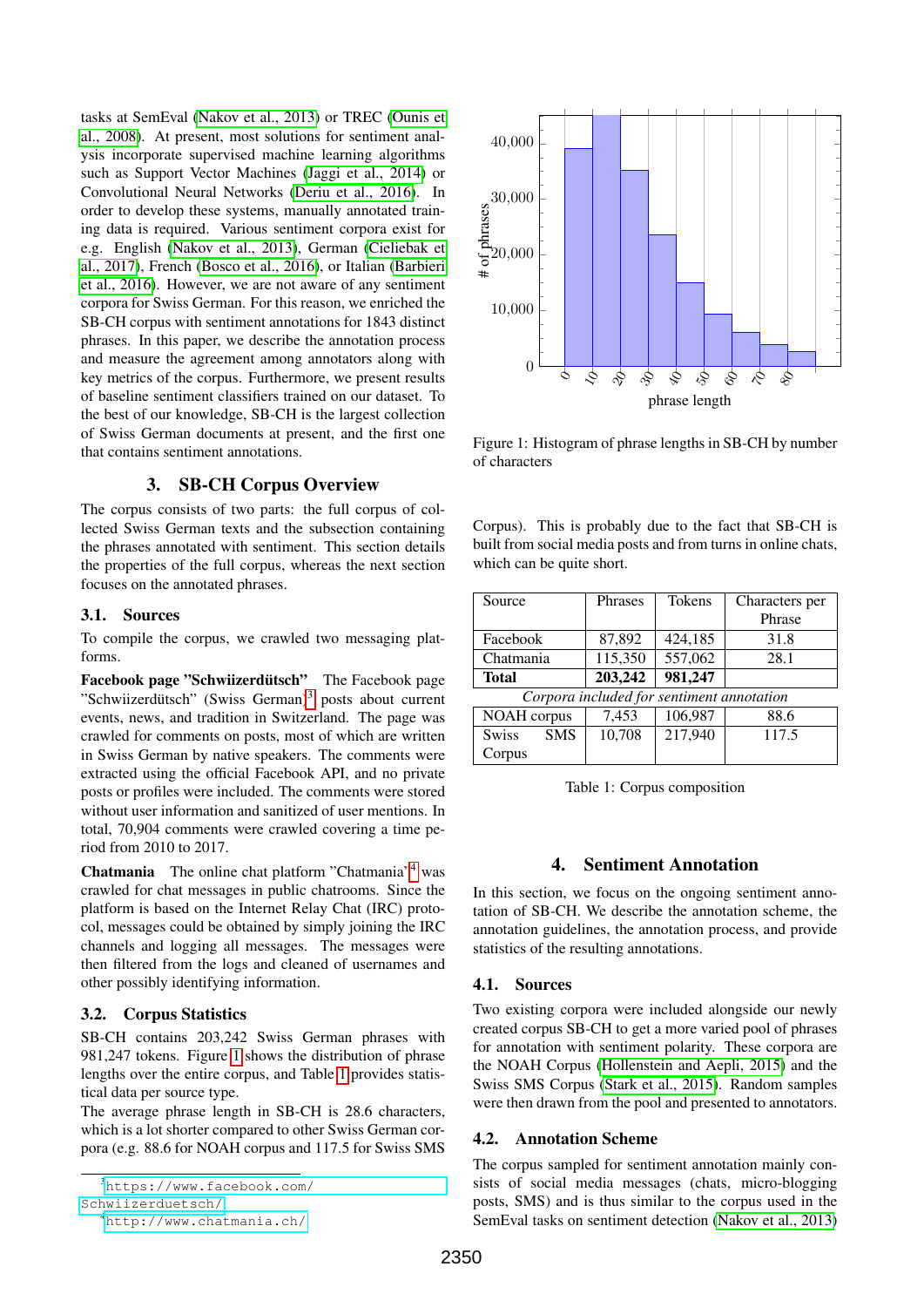which is compiled from Twitter and SMS messages in English. Following the SemEval scheme, we asked anno-tators to annotate message level polarity.<sup>[5](#page-2-0)</sup> In addition to the standard labels for positive, negative and neutral (POS, NEG, NEUT), we used the label NA (i.e. *not applicable*) for phrases that were unintelligible due to e.g. errors in sentence splitting, not Swiss German, or too short  $\langle \, 3 \rangle$ words). Furthermore, the UNSURE label was introduced for phrases that contain both positive and negative sentiments, or phrases that depend on context for disambiguation w.r.t. polarity. The UNSURE label was also used for messages containing irony and sarcasm. The distinction between NA and UNSURE was introduced to separate noisy data from messages that might be interesting for future work (e.g. irony detection).

## 4.3. Annotation Process

Annotations were performed by 5 annotators using a custom web-based annotation platform. The group of annotators was composed of scientific assistants employed by the Zurich University of Applied Sciences (ZHAW) and employees of SpinningBytes AG. The annotators were from the cantons<sup>[6](#page-2-1)</sup> of Aargau, Schaffhausen, Bern, St. Gallen and Zurich, giving a good distributions of speakers of different dialect groups.

A small set of phrases, picked following a uniform random distribution, was first annotated and studied to help develop the annotation guidelines. This was followed by two iterations of annotations, with annotators labeling randomly picked samples of the corpus in the first iteration, followed by the second iteration where the annotators labelled phrases previously annotated by a different annotator to ensure multiple annotations per phrase.

#### 4.4. Annotation Guidelines

The texts in the corpus were randomly sampled from the heterogeneous sources of the corpus and presented to the annotators without context. Thus, we applied a guideline that focuses on text-level polarity, abstracting away from the (opaque) writer's intent. That is, annotators were asked to judge the sentiment of the phrases mainly by the polarity of the vocabulary encountered in them and regardless of pragmatics, where possible. For example:

- *Guete Morge!* is a common Swiss German greeting, *Good Morning*, and contains the word for *good*, which has a clearly positive polarity, so the text is judged as positive.
- *Lug nid!* is an imperative, meaning *Don't lie!*, which contains the clearly negative word *lying*, so it is judged as negative.

The latter example could also appear as a flirtatious response in an online chat and be intended to carry an enticing, positive polarity. However, without the accompanying dialogue context, this cannot be inferred, and thus the phrase is labelled as negative based on the word *lying*.



<span id="page-2-2"></span>Figure 2: Distribution of labels in annotations

Questions were judged as neutral by default, since question polarity depends highly on pragmatics and intentions of the questioner cannot be determined reliably without it.

The distinction between subjectively or objectively positive/negative was of lesser importance. *"Ich mues is gfangnis" ¨* (*"I have to go to prison"*) is negative for the writer, but can also be judged to be objectively positive (*a criminal has been caught*). But the word *prison* has a negative polarity, so the phrase is judged as negative.

While including salutations and greetings in the annotations is less common, our motivation to annotate them was to be able to capture polar information of important Swiss German adjectives (e.g. *Guet*) that are helpful in classification. This was also the driving idea behind putting a general focus on the lexical items in the annotation guidelines. Ideally, our annotations can be used to bootstrap a classifier for other domains, such as customer support messages in Swiss German in the future.

## 4.5. Annotation Statistics and Inter-Annotator Agreement

The statistics of the annotations are summarized in figure [2.](#page-2-2) The chart shows the number of phrases annotated with each label so far. The annotations show a distribution skewed towards the *neutral* label, similar to a related corpus for sentiment analysis comprised of Tweets in Standard German [\(Cieliebak et al., 2017\)](#page-4-10), but also encountered in an English Twitter corpus for sentiment [\(Nakov et al., 2013\)](#page-4-6).

On average, each phrase has been annotated by 2.45 annotators, and more than 80% of the phrases have been labelled by more than one annotator.

To calculate inter-annotator agreement, we applied Krippendorff's  $\alpha$  metric [\(Krippendorff, 2007\)](#page-4-11). We obtained an  $\alpha$  of 0.42 over all annotations, and an  $\alpha$  of 0.75 if only POS, NEG and NEUT annotations were regarded. We attribute this comparably high agreement to the relatively straightforward annotation guidelines and the fact that annotators did not have to select spans in the phrases, but only had to label the phrase-level polarity. Since UNSURE and NA describe inherent uncertainty regarding the annotations, the low agreement when including these classes is to be expected.

#### 4.6. Sentiment Classification Baselines

In the following, we provide baseline sentiment polarity results for SB-CH using a traditional Support Vector Machine model [\(Cortes and Vapnik, 1995\)](#page-4-12) and fastText [\(Joulin et al.,](#page-4-13)

<span id="page-2-0"></span><sup>&</sup>lt;sup>5</sup>However, we did not ask annotators to annotate individual words or word spans within the messages with polarity.

<span id="page-2-1"></span><sup>&</sup>lt;sup>6</sup>Member states of the Swiss Confederation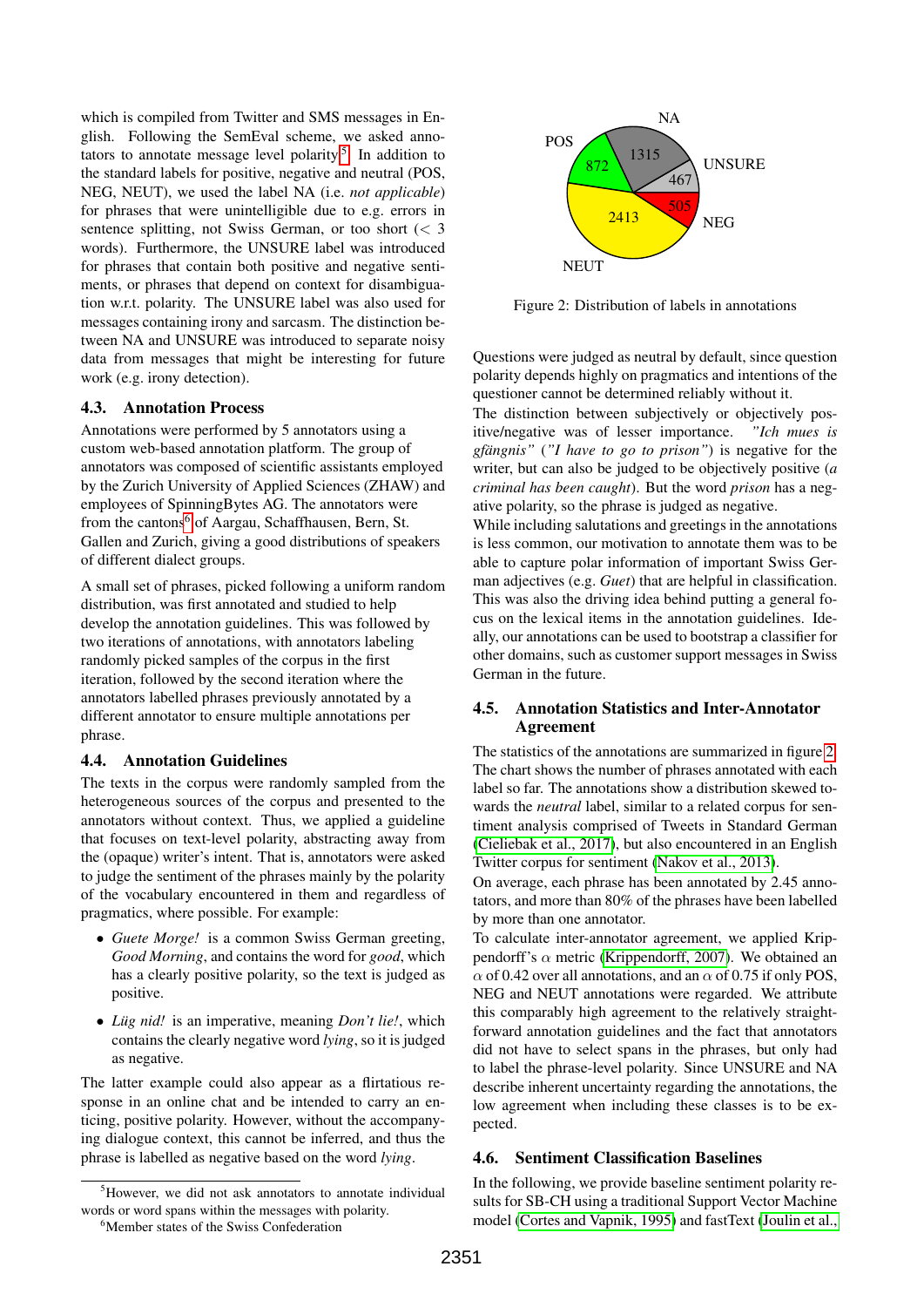[2016\)](#page-4-13), a model based on a shallow neural network. As features for the SVM approach, we use the TF-IDF vectors of the unigrams in the phrases to predict their polarity. Since our data is highly skewed, we apply the class imbalance to weight the samples by inverse frequency of their labels. For fastText, we tried different parameter settings and settled for the best performing one, i.e. reducing the number of dimensions of the embeddings and increasing the number of epochs.[7](#page-3-3)

For our experiments, we harmonized the annotations per phrase by majority vote (and removed the phrases with a tie) to create a gold standard. We then sampled 20% of the phrases using stratified sampling to create a test set and used the remaining 80% of the phrases as training data. We trained and evaluated the models using two sets of labels. The first run made use of only the POS/NEG/NEUT labels as is common in the sentiment analysis literature. Additionally, we used all labelled phrases to simulate a more realistic setting where a system has to classify all phrases encountered in a stream of messages, as in e.g. social media streams.

| Common labels |           |        |                       |
|---------------|-----------|--------|-----------------------|
|               | Precision | Recall | F <sub>1</sub> -score |
| NEG           | 0.35      | 0.28   | 0.31                  |
| <b>NEUT</b>   | 0.75      | 0.86   | 0.80                  |
| POS.          | 0.61      | 0.39   | 0.48                  |
| avg           | 0.68      | 0.70   | 0.68                  |

| <b>All labels</b> |           |        |                       |
|-------------------|-----------|--------|-----------------------|
|                   | Precision | Recall | F <sub>1</sub> -score |
| <b>NA</b>         | 0.78      | 0.79   | 0.79                  |
| <b>UNSURE</b>     | 0.00      | 0.00   | 0.00                  |
| <b>NEG</b>        | 0.28      | 0.23   | 0.25                  |
| <b>NEUT</b>       | 0.63      | 0.66   | 0.64                  |
| <b>POS</b>        | 0.45      | 0.48   | 0.47                  |
| avg               | 0.63      | 0.64   | 0.63                  |

<span id="page-3-4"></span>Table 2: Results of SVM baseline

The results of the baseline models are presented in Tables [2](#page-3-4) and [3.](#page-3-5) We report Precision, Recall, and F1-Score for each of the labels and weighted average F1. We see that both the SVM and fastText achieve similar performance. For the common labels, both models achieve rather low F1-Scores for the POS and NEG labels. This is not surprising due to the small size of our data at the current stage, and we believe results will improve once more phrases have been annotated. Unsurprisingly, including all labels in the classification task leads to a drop in performance for both models regarding the POS, NEG, and NEUT labels. The models perform quite well in labeling the NA class, but struggle with the UNSURE class. This is due to the lower amount of examples for the UNSURE class and the fact that the NA class subsumes noisy data that is often not Swiss German and thus consists of a different lexical items than the other classes.

The performance of the baselines at this stage of the anno-

| <b>Common labels</b> |           |        |                       |  |
|----------------------|-----------|--------|-----------------------|--|
|                      | Precision | Recall | F <sub>1</sub> -score |  |
| <b>NEG</b>           | 0.39      | 0.23   | 0.29                  |  |
| <b>NEUT</b>          | 0.74      | 0.90   | 0.81                  |  |
| <b>POS</b>           | 0.59      | 0.34   | 0.43                  |  |
| avg                  | 0.67      | 0.70   | 0.67                  |  |
|                      |           |        |                       |  |
| All labels           |           |        |                       |  |
|                      | Precision | Recall | F <sub>1</sub> -score |  |
| <b>NA</b>            | 0.73      | 0.79   | 0.76                  |  |
| <b>UNSURE</b>        | 1.00      | 0.10   | 0.18                  |  |
|                      |           |        |                       |  |
| <b>NEG</b>           | 0.25      | 0.10   | 0.14                  |  |

<span id="page-3-5"></span>Table 3: Results of fastText baseline

POS 0.47 0.30 0.37 avg 0.63 0.65 0.62

tation process meets our expectations and indicates that the annotation effort is going in the right direction.

## 5. Conclusion

We presented, to the best of our knowledge, the largest collection of Swiss German texts, and the first annotated corpus of sentiment polarity for Swiss German. We achieved a high inter-annotator agreement of 0.75 (Krippendorff  $\alpha$ ) for our ongoing manual sentiment annotation, and we created baselines with reasonable F1-Scores for automatic sentiment prediction.

We expect that these resources will enable other researchers to address new and interesting research questions for Swiss German. One such question that we would like to tackle next is how resources and technologies for Standard German, which are available, can be utilized to improve solutions for Swiss German. If successful, such technology transfers could be applied to other low-resourced languages.

#### 6. Acknowledgements

Zurich University of Applied Sciences (ZHAW) and SpinningBytes AG are collaborating in a joint research project to develop state-of-the-art solutions for text analytics tasks in several European languages. This research has been funded by Commission for Technology and Innovation (CTI) project no. 18832.1 PFES-ES.

#### 7. References

- <span id="page-3-2"></span>Barbieri, F., Basile, V., Croce, D., Nissim, M., Novielli, N., and Patti, V. (2016). Overview of the EVALITA 2016 sentiment polarity classification task. In *Proceedings of Third Italian Conference on Computational Linguistics (CLiC-it 2016) & Fifth Evaluation Campaign of Natural Language Processing and Speech Tools for Italian. Final Workshop (EVALITA 2016)*.
- <span id="page-3-0"></span>Baumgartner, H. (2003). *Sprachatlas der deutschen Schweiz*, volume 9. Francke.
- <span id="page-3-1"></span>Bosco, C., Lai, M., Patti, V., and Virone, D. (2016). Tweeting and being ironic in the debate about a po-

<span id="page-3-3"></span><sup>7</sup> flags: -minCount 0 -dim 50 -epoch 50